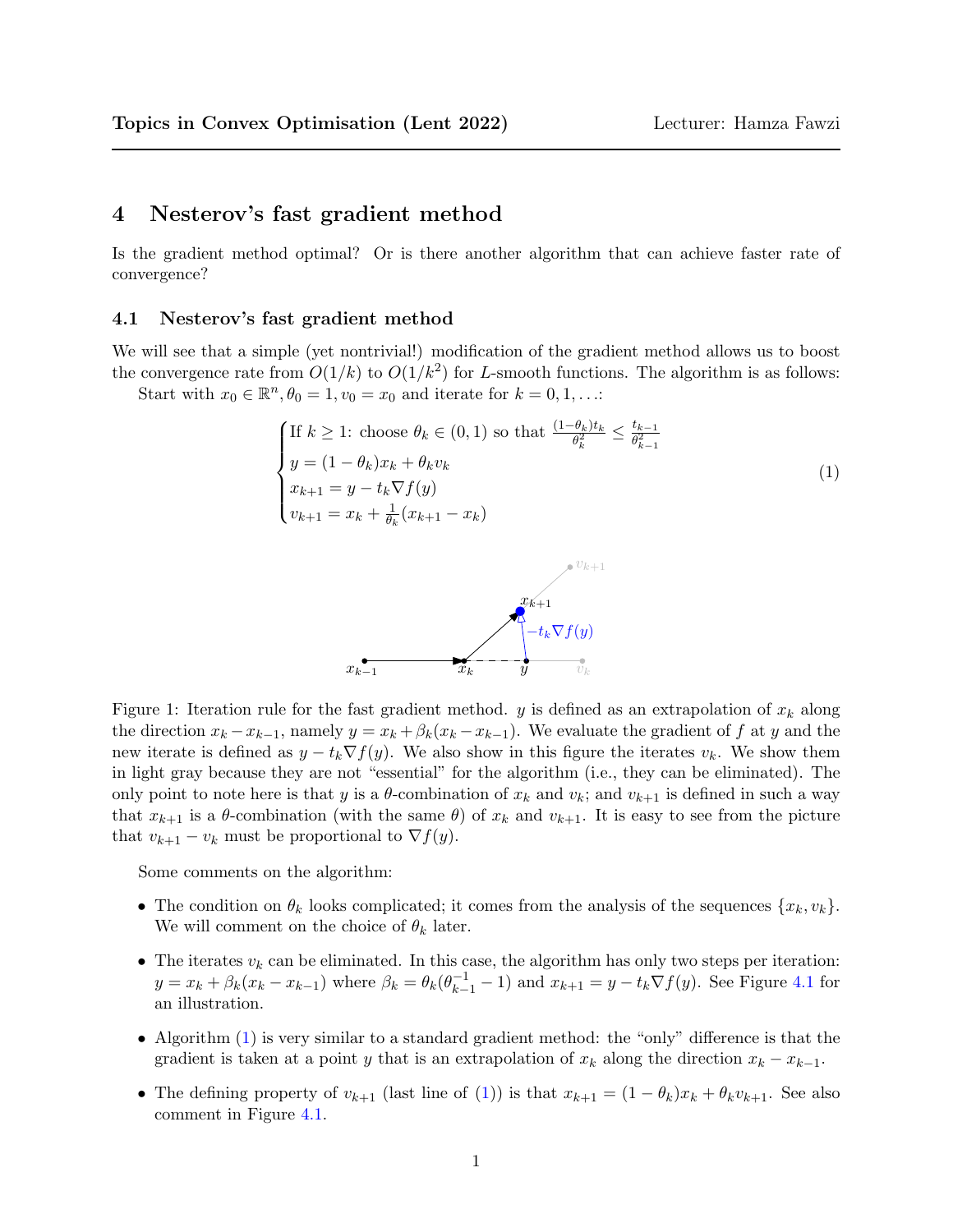We now comment on the  $\theta_k$ 's:

- One can always find  $\theta_k \in (0,1)$  such that the condition in the first line of the algorithm is always satisfied. In fact one can find a  $\theta_k$  such that we have equality. This is given by  $\theta_k = \frac{-a + \sqrt{a^2 + 4}}{2}$  where  $a^2 = \theta_{k-1}^2 t_k/t_{k-1}$ .
- When  $t_k = t$  is fixed, one can check that the sequence  $\theta_k = \frac{2}{k+2}$  satisfies the desired inequality  $\frac{1-\theta_k}{\pi}$  $\frac{-\theta_k}{\theta_k^2} \leq \frac{1}{\theta_{k-}^2}$  $\frac{1}{\theta_{k-1}^2}$  (but it does not satisfy equality)

We are now ready to prove convergence of the algorithm:

**Theorem 4.1** (Nesterov). Let f be convex with L-Lipschitz continuous gradient. The iterations of [\(1\)](#page-0-0) with constant step size  $t_k = t \in (0, 1/L]$  and with  $\theta_k = \frac{2}{k+2}$  satisfy

$$
f(x_k) - f^* \le \frac{2}{(k+1)^2 t} ||x_0 - x^*||_2^2
$$

for all  $k \geq 1$ .

*Proof.* We start like we did with the gradient method. We let  $x^+ = y - t \nabla f(y)$ . Then we have:

<span id="page-1-0"></span>
$$
f(x^{+}) \le f(y) + \langle \nabla f(y), (x^{+} - y) \rangle + \frac{L}{2} ||x^{+} - y||_{2}^{2}
$$
  
=  $f(y) - t ||\nabla f(y)||_{2}^{2} (1 - Lt/2)$   
 $\le f(y) - (t/2) ||\nabla f(y)||_{2}^{2}$  (2)

where we used that  $0 < t \leq 1/L$ . By convexity of f we also have, for any  $z \in \mathbb{R}^n$ ,  $f(y) - f(z) \leq$  $\nabla f(y)^T (y-z)$ . Combining this with [\(2\)](#page-1-0), and using the fact that  $\nabla f(y) = -\frac{1}{t}$  $\frac{1}{t}(x^+ - y)$  we get

<span id="page-1-1"></span>
$$
f(x^{+}) - f(z) \le f(y) - f(z) - (t/2) \|\nabla f(y)\|_{2}^{2}
$$
  
\n
$$
\le \langle \nabla f(y), y - z \rangle - (t/2) \|\nabla f(y)\|_{2}^{2}
$$
  
\n
$$
= -(t/2) \|\nabla f(y) - (1/t)(y - z)\|_{2}^{2} + \frac{1}{2t} \|y - z\|_{2}^{2}
$$
  
\n
$$
= \frac{1}{2t} \left[ -\|x^{+} - z\|_{2}^{2} + \|y - z\|_{2}^{2} \right].
$$
\n(3)

Until now this is the same as for the analysis of the gradient method [In the gradient method we had  $y = x_k$ ,  $z = x^*$ , then we summed the inequality and the terms on the right-hand side telescoped.

What we will do here is that we will evaluate [\(3\)](#page-1-1) at the points  $z = x^*$  and  $z = x$  and consider the convex combination with weights  $\{\theta, 1 - \theta\}$ . Observe that the RHS of [\(3\)](#page-1-1) is *affine* in z (this is apparent from the second line). Thus we get:

$$
f(x^+) - (\theta f(x^*) + (1 - \theta)f(x)) \leq \frac{1}{2t} \left[ \|y - (\theta x^* + (1 - \theta)x)\|_2^2 - \|x^+ - (\theta x^* + (1 - \theta)x)\|_2^2 \right].
$$

Now let's recall that  $y = (1 - \theta)x + \theta v$  (where v stands for  $v_k$  and  $v^+$  for  $v_{k+1}$ ). This implies that the first-term on the RHS of [\(3\)](#page-1-1) is  $\theta^2 ||v - x^*||_2^2$ . Also recall that  $x^+ = (1 - \theta)x + \theta v^+$  and so the second-term on the RHS is [\(3\)](#page-1-1) is  $\theta^2 ||v^+ - x^*||_2^2$ . Finally we get [with a slight rewrite of the LHS]

$$
f(x_{k+1}) - f(x^*) - (1 - \theta_k)(f(x_k) - f(x^*)) \le \frac{\theta_k^2}{2t} \left[ \|x^* - v_k\|_2^2 - \|x^* - v_{k+1}\|_2^2 \right]. \tag{4}
$$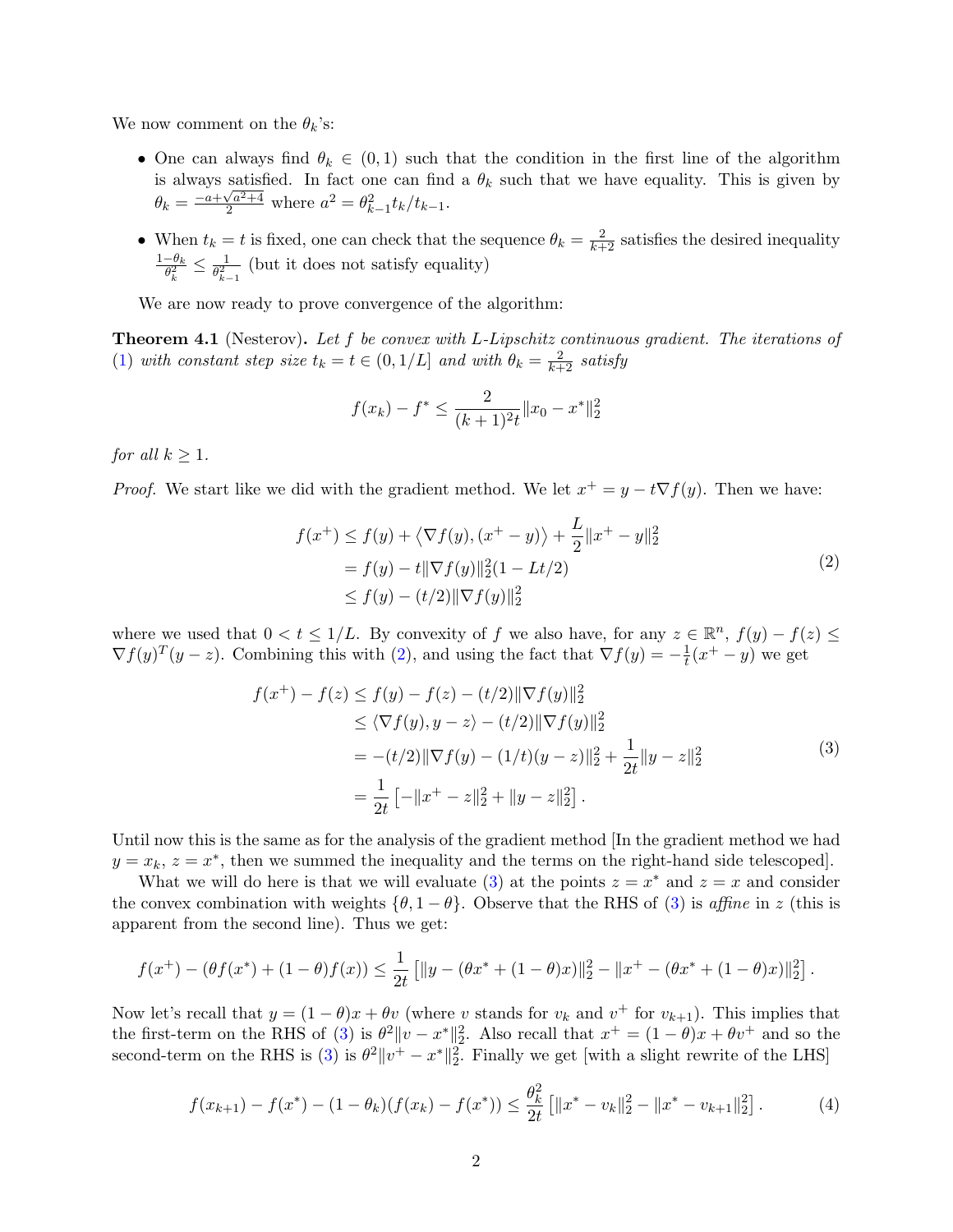Rearranging to put the iterates  $k + 1$  on one side of the inequality, and the iterates k on the other side:

<span id="page-2-0"></span>
$$
\frac{t}{\theta_k^2}(f(x_{k+1}) - f(x^*)) + \frac{1}{2}||x^* - v_{k+1}||_2^2 \leq \frac{(1 - \theta_k)t}{\theta_k^2}(f(x_k) - f(x^*)) + \frac{1}{2}||x^* - v_k||_2^2 \tag{5}
$$

Now we use the assumption that  $(1 - \theta_k)/\theta_k^2 \le 1/(\theta_{k-1})^2$  to get:

<span id="page-2-1"></span>
$$
\frac{t}{\theta_k^2}(f(x_{k+1}) - f(x^*)) + \frac{1}{2}||x^* - v_{k+1}||_2^2 \leq \frac{t}{\theta_{k-1}^2}(f(x_k) - f(x^*)) + \frac{1}{2}||x^* - v_k||_2^2. \tag{6}
$$

Inequality above tells us that the quantity  $V_k = \frac{t}{\theta^2}$  $\frac{t}{\theta_{k-1}^2}(f(x_k)-f(x^*))+\frac{1}{2}\|x^*-v_k\|_2^2$  is nonincreasing with k. Thus we have  $V_k \leq V_{k-1} \leq \cdots \leq V_1$  which gives

$$
\frac{t}{\theta_{k-1}^2} (f(x_k) - f(x^*)) + \frac{1}{2} \|x^* - v_k\|_2^2 \leq \frac{t}{\theta_0^2} (f(x_1) - f(x^*)) + \frac{1}{2} \|x^* - v_1\|_2^2
$$
\n
$$
\leq \frac{(1 - \theta_0)t}{\theta_0^2} (f(x_0) - f(x^*)) + \frac{1}{2} \|x^* - v_0\|_2^2
$$
\n
$$
= \frac{1}{2} \|x^* - x_0\|_2^2
$$

where the second line follows from [\(5\)](#page-2-0) with  $k = 0$ , and the last line uses  $\theta_0 = 1$  and  $v_0 = x_0$ . Thus we get  $f(x_k) - f^* \leq \frac{\theta_{k-1}^2}{2t} \|x^* - x_0\|_2^2$ , and with  $\theta_{k-1} = \frac{2}{k+1}$  we get the desired rate.  $\Box$ 

Some remarks on the algorithm:

**Descent** The fast gradient method is not a descent method, i.e., it is possible that  $f(x_{k+1})$  $f(x_k)$  (unlike the gradient method). The convergence analysis proves however that a certain combination of  $f(x_k) - f^*$  and  $||x^* - v_k||_2^2$  decreases with k (cf. Equation [\(6\)](#page-2-1)).

Backtracking line search One can also prove convergence of the algorithm with a backtracking line search, rather than a constant line search. The only requirement on the step size  $t_k$  is that inequality [\(2\)](#page-1-0) is satisfied; this is the only thing needed in the convergence proof. The scheme works as follows: Starting with  $t_k = \hat{t} > 0$ , keep updating  $t_k = \beta t_k$  with  $\beta \in (0,1)$  until condition [\(2\)](#page-1-0) is satisfied. (Note that the latter condition can be more succintly written as  $f(x_{k+1}) \leq f(y)$  –  $\frac{t_k}{2} \|\nabla f(y)\|_2^2$ .) Also note that each time  $t_k$  is updated, one has to recompute  $\theta_k$ , y, and  $x_{k+1}$ . In all, the line search at iteration  $k$  proceeds as follows:

> Start with  $t_k = \hat{t}$ , and compute associated  $\theta_k, y, x_{k+1}$ While  $f(x_{k+1}) > f(y) - \frac{t_k}{2} \|\nabla f(y)\|_2^2$ Update  $t_k = \beta t_k$ Compute  $\theta_k$  such that  $\frac{1-\theta_k}{\theta_k^2}t_k \leq \frac{t_{k-1}}{\theta_{k-1}^2}$  $\overline{\theta_{k-1}^2}$ Compute  $y = (1 - \theta_k)x_k + \theta_k v_k$ Compute  $x_{k+1} = y - t_k \nabla f(y)$

**Illustration** Consider the function  $f(x) = \sum_{i=1}^{N} \log(1 + e^{a_i^T x + b_i})$  which we considered in the previous lecture. The plot below compares the standard gradient method with the fast gradient method, and we observe that the latter converges faster.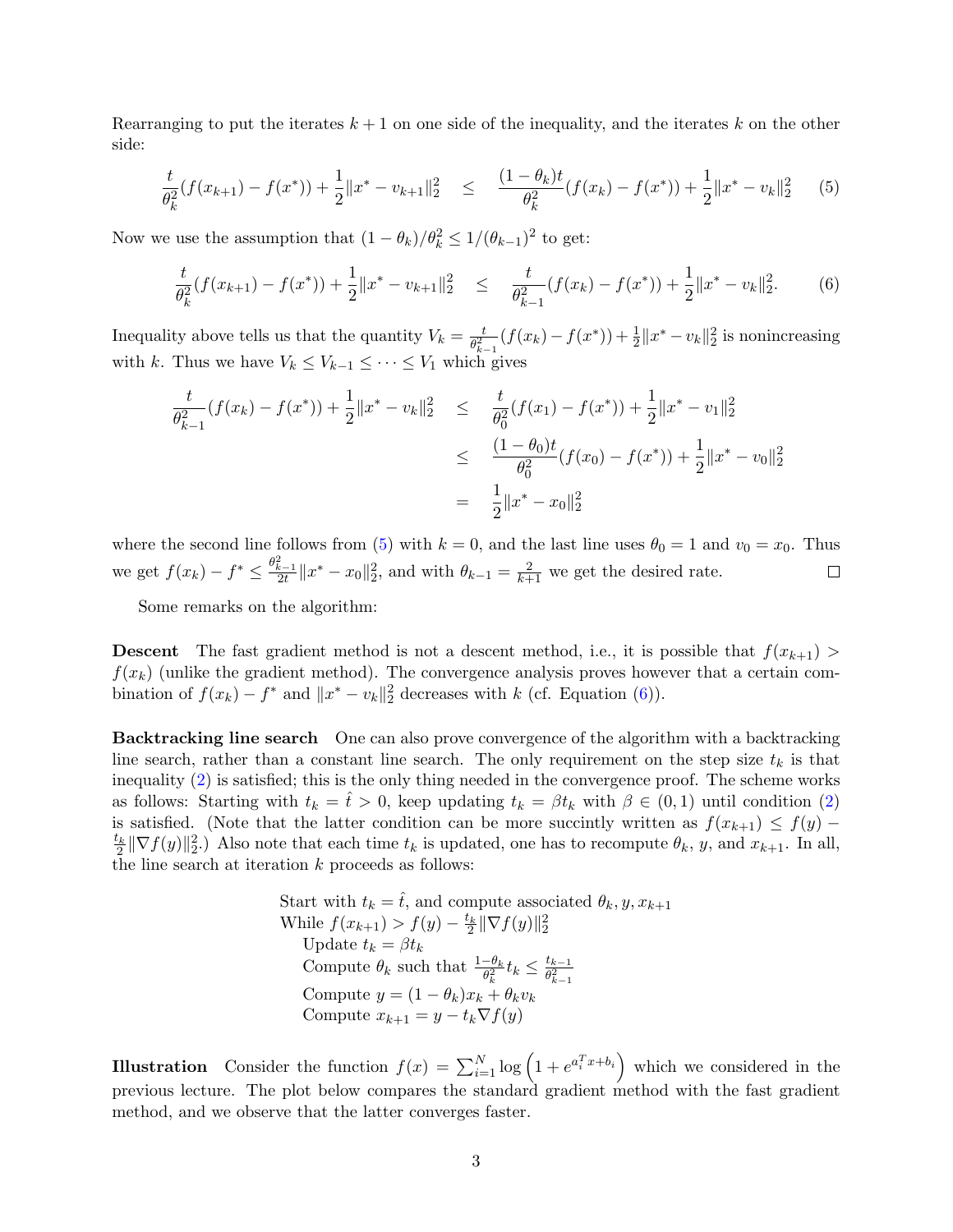<span id="page-3-2"></span>

Figure 2: Fast gradient method for logistic regression

**Strongly convex case** We have seen in Lecture 3 that when the function  $f$  is m-strongly convex, the gradient method with step size  $t = 2/(m+L)$  converges at a linear rate  $\approx (1 - \frac{1}{\kappa})$  $(\frac{1}{\kappa})^{2k}$  where  $\kappa = \frac{L}{m} \ge 1$  is the condition number. What about the fast gradient method? If we know the strong convexity parameter  $m > 0$ , algorithm [\(1\)](#page-0-0) can be slightly modified to incorporate this knowledge. We do not give the general algorithm (as we did in Equation [\(1\)](#page-0-0)), but only an important special case, where  $t_k = 1/L$  and a specific choice of  $\theta_k$ . The algorithm reads:

<span id="page-3-0"></span>
$$
\begin{cases}\ny = x_k + \frac{1 - \sqrt{m/L}}{1 + \sqrt{m/L}} (x_k - x_{k-1}) \\
x_{k+1} = y - (1/L) \nabla f(y).\n\end{cases} \tag{7}
$$

One can prove that if f is m-strongly convex and  $\nabla f$  is L-Lipschitz, then the convergence rate of [\(7\)](#page-3-0) is  $\approx (1 - \sqrt{1/\kappa})^{2k}$ . This means that we reach accuracy  $\epsilon$  in at most  $O(\sqrt{\frac{L}{m}})$  $\frac{L}{m} \log(1/\epsilon)$  iterations. This can be much smaller than the  $O(\frac{L}{m})$  $\frac{L}{m} \log(1/\epsilon)$  iterations of the gradient method [cf. Lecture 3].

One drawback of the algorithm  $(7)$  is that it relies on the knowledge of m which can sometimes be difficult to estimate. (Note that the gradient method does not require knowledge of  $m$ . In lecture 3 we assumed  $t_k = 2/(m+L)$  but one can easily see that  $t_k = 1/L$  also gives a linear convergence rate of the form  $(1 - 1/\kappa)^k$ .) Several improvements and adaptations that avoid knowledge of m have been proposed recently in the literature, see e.g., [\[OC15,](#page-5-0) Section 2.1].

## 4.2 Lower complexity bounds

It turns that  $O(1/k^2)$  is the best rate one can get for minimization of L-smooth convex functions, assuming we only have access to gradients of f.

A first-order algorithm is one that has access to function values  $f(x)$  and gradients  $\nabla f(x)$ . The complexity of such an algorithm is the number of queries it makes. We consider here algorithms that satisfy the following assumption: the k'th iterate/query point  $x_k$  of the algorithm satisfies:

<span id="page-3-1"></span>
$$
x_k \in x_0 + \text{span}\left\{\nabla f(x_0), \nabla f(x_1), \dots, \nabla f(x_{k-1})\right\}.
$$
\n(8)

Clearly the gradient and fast gradient methods satisfy this assumption.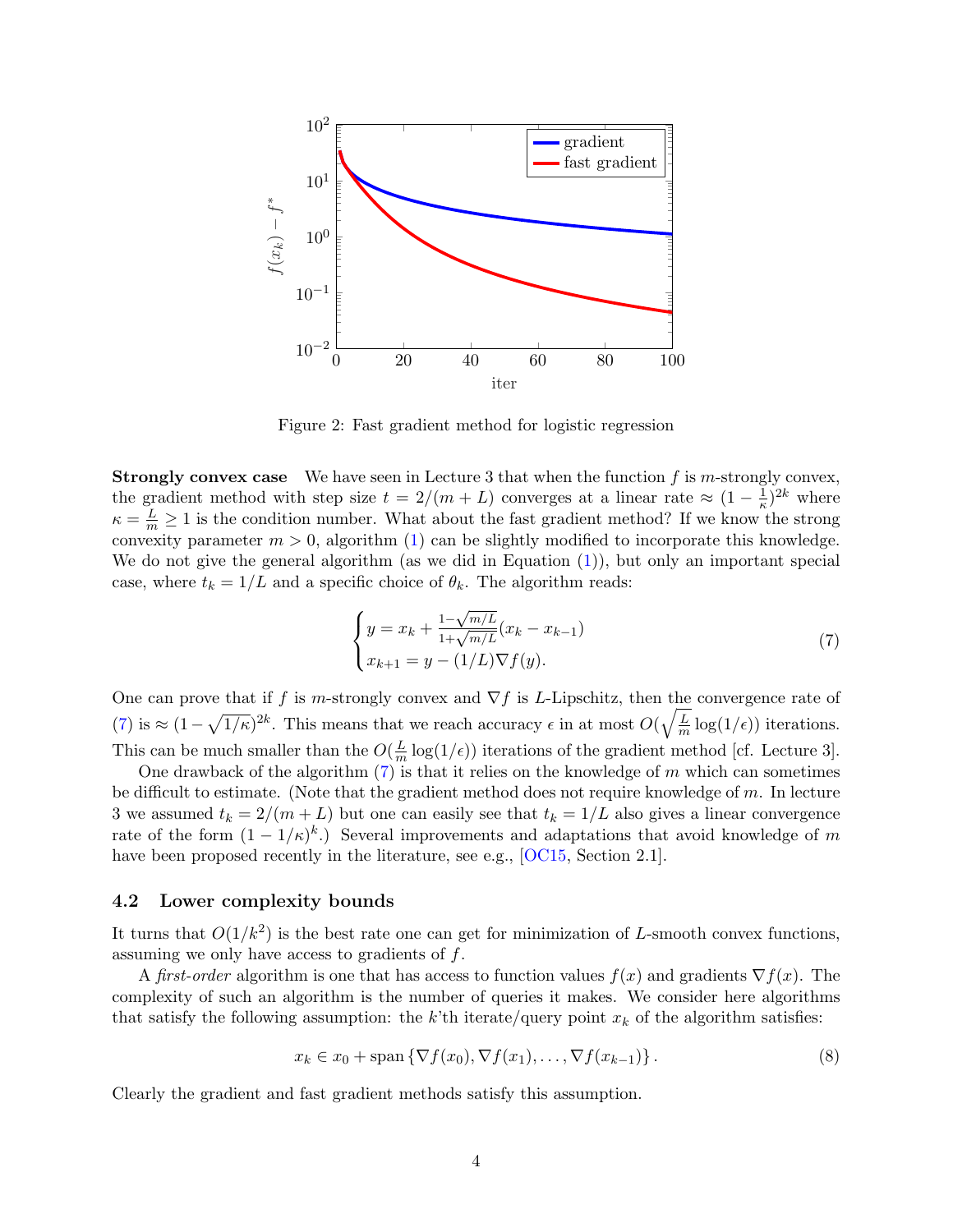Define  $\mathcal{F}_L = \{f : \mathbb{R}^n \to \mathbb{R} \text{ convex with } L\text{-Lipschitz gradient}\}\.$  We want to understand how well can first-order algorithms behave on functions in  $\mathcal{F}_L$ . The next theorem, due to Nesterov, shows that  $O(1/k^2)$  is the best rate one can hope for.

**Theorem 4.2** (Nesterov). Fix  $L > 0$  and an integer  $k \ge 1$ . For any algorithm satisfying [\(8\)](#page-3-1), there is a function  $f \in \mathcal{F}_L$  on  $n = 2k + 1$  variables such that after k steps of the algorithm

$$
f(x_k) - f^* \ge \frac{3}{32} \frac{L \|x_0 - x^*\|_2^2}{(k+1)^2} \tag{9}
$$

and

<span id="page-4-0"></span>
$$
||x_k - x^*||_2^2 \ge \frac{1}{8} ||x_0 - x^*||_2^2.
$$
\n(10)

*Proof.* Let  $n = 2k + 1$  and consider the function  $f : \mathbb{R}^n \to \mathbb{R}$  as follows

$$
f(x) = \frac{L}{8} \left( x_n^2 + \sum_{i=1}^{n-1} (x_{i+1} - x_i)^2 + x_1^2 - 2x_1 \right).
$$
 (11)

Let also, for  $i = 1, ..., n$   $V_i = \{x \in \mathbb{R}^n : x_{i+1} = \cdots = x_n = 0\}$ . Then we have the following properties about f:

- (i)  $f \in \mathcal{F}_L$
- (ii) The minimum of f is attained at  $x^* = \left(\frac{n}{n+1}, \ldots, \frac{2}{n+1}, \frac{1}{n+1}\right)$  and the optimal value is  $f^* =$  $-\frac{L}{8}$ 8  $\frac{n}{n+1}$ . More generally the minimum of f on the subspace  $V_i$  is  $-\frac{L}{8}$ 8  $\frac{i}{i+1}$ , attained at the point  $\left(\frac{i}{i+1}, \ldots, \frac{2}{i+1}, \frac{1}{i+1}, 0, \ldots, 0\right) \in V_i.$
- (iii) If  $x \in V_i$  for  $i < n$ , then  $\nabla f(x) \in V_{i+1}$ .

We leave it to the reader to check these properties.

Assume without loss of generality that the first query point of the algorithm is  $x_0 = 0$  (if it is not we simply consider the function  $\tilde{f}(x) = f(x - x_0)$ . By property (iii) of f, and by assumption [\(8\)](#page-3-1) on the algorithm this means that the k'th query point  $x_k$  of the algorithm must belong to  $V_k$ . Thus this means that

$$
f(x_k) \ge \min_{x \in V_k} f(x) = -\frac{L}{8} \frac{k}{k+1}.
$$

Now using the fact that  $n = 2k + 1$  and  $f^* = -\frac{L}{8}$ 8  $\frac{n}{n+1}$  we get

$$
f(x_k) - f^* \ge \frac{L}{8} \left( \frac{2k+1}{2k+2} - \frac{k}{k+1} \right) = \frac{L}{8} \frac{1}{2k+2}.
$$

Also note that  $||x_0 - x^*||_2^2 = ||x^*||_2^2 = \frac{1}{(n+1)^2} \sum_{i=1}^{n-1} i^2 = \frac{n}{n+1}$  $n+1$  $\frac{2n+1}{6} \leq \frac{n+1}{3}$  $\frac{+1}{3}$ , thus

$$
\frac{f(x_k) - f^*}{\|x_0 - x^*\|_2^2} \ge \frac{L}{8} \frac{1}{2k + 2} \frac{3}{2k + 2} = \frac{3L}{32} \frac{1}{(k+1)^2}
$$

as desired.

We now prove [\(10\)](#page-4-0). Since  $x_k = (?, \ldots, ?, 0, \ldots, 0)$  then  $x_k - x^* = (?, \ldots, ', -\frac{n-k}{n+1}, \ldots, -\frac{1}{n+1})$ which implies  $||x_k - x^*||_2^2 \ge \frac{1}{(n+1)^2} \sum_{i=1}^{n-k} i^2$ . Now using the fact that  $n = 2k+1$  we get  $||x_k - x^*||_2^2 \ge$  $\frac{1}{24}(2k+3)$ . Combining with  $||x_0 - x^*||_2^2 \le \frac{2k+2}{3}$  we get  $||x_k - x^*||_2^2 \ge \frac{1}{8}$  $\frac{1}{8}||x_0 - x^*||_2^2$  as desired.  $\Box$